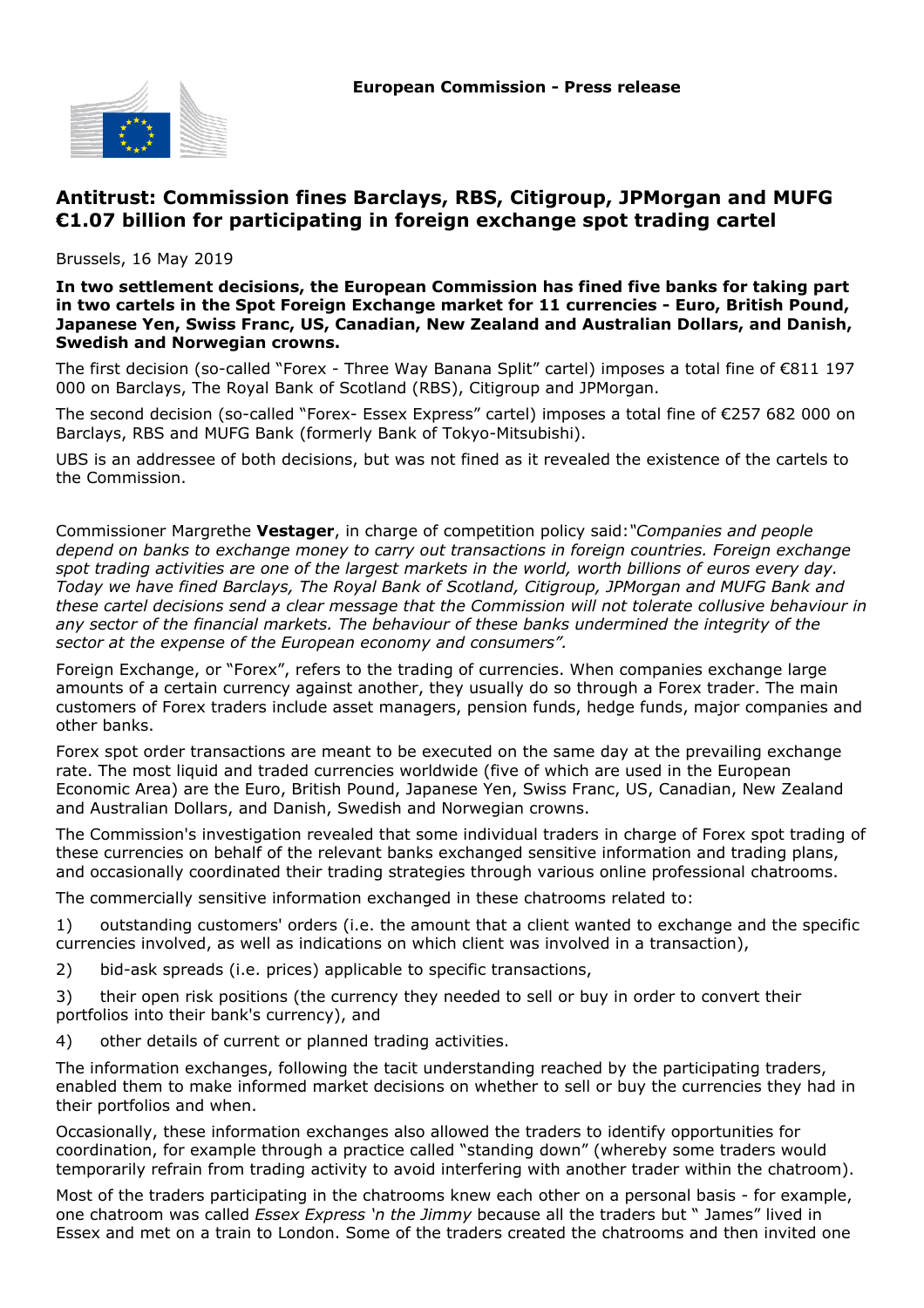another to join, based on their trading activities and personal affinities, creating closed circles of trust.

The traders, who were direct competitors, typically logged in to multilateral chatrooms on Bloomberg terminals for the whole working day, and had extensive conversations about a variety of subjects, including recurring updates on their trading activities.

The Commission's investigation revealed the existence of two separate infringements concerning foreign exchange spot trading:

- The *Three Way Banana Split* infringement encompasses communications in three different, consecutive chatrooms *("Three way banana split / Two and a half men / Only Marge"*) among traders from UBS, Barclays, RBS, Citigroup and JPMorgan. The infringement started on 18 December 2007 and ended on 31 January 2013.

- The *Essex Express* infringement encompasses communications in two chatrooms (" *Essex Express 'n the Jimmy*" and "*Semi Grumpy Old men*") among traders from UBS, Barclays, RBS and Bank of Tokyo-Mitsubishi (now MUFG Bank). The infringement started on 14 December 2009 and ended on 31 July 2012.

The following table details the participation and the duration of each company's involvement in each of the two infringements:

|                                                            | Company                                                                                        | <b>Start</b>                                                       | <b>End</b>                                                         |
|------------------------------------------------------------|------------------------------------------------------------------------------------------------|--------------------------------------------------------------------|--------------------------------------------------------------------|
| Three Way Banana Split / Two<br>and a half men/ Only Marge | <b>UBS</b><br><b>Barclays</b><br><b>RBS</b><br>Citigroup<br>JP Morgan                          | 10/10/2011<br>18/12/2007<br>18/12/2007<br>18/12/2007<br>26/07/2010 | 31/01/2013<br>01/08/2012<br>19/04/2010<br>31/01/2013<br>31/01/2013 |
| Essex Express / Semi Grumpy<br>Old men                     | <b>UBS</b><br><b>Barclays</b><br><b>RBS</b><br>Bank of Tokyo-<br>Mitsubishi (now<br>MUFG Bank) | 14/12/2009<br>14/12/2009<br>14/09/2010<br>08/09/2010               | 31/07/2012<br>31/07/2012<br>08/11/2011<br>12/09/2011               |

# **Fines**

The fines were set on the basis of the Commission's [2006 Guidelines on fines](http://europa.eu/rapid/press-release_IP-06-857_en.htm?locale=en) (see also [MEMO](http://europa.eu/rapid/press-release_MEMO-06-256_en.htm?locale=fr)).

In setting the fines, the Commission took into account, in particular, the sales value in the European Economic Area (EEA) achieved by the cartel participants for the products in question, the serious nature of the infringement, its geographic scope and its duration.

Under the Commission's [2006 Leniency Notice](http://europa.eu/rapid/press-release_IP-06-1705_en.htm?locale=en):

- UBS received full immunity for revealing the existence of the cartels, thereby avoiding an aggregate fine of ca. €285 million.
- In the *Three Way Banana Split* infringement, all banks involved benefited from reductions of their fines for their cooperation with the Commission investigation. The reductions reflect the timing of their cooperation and the extent to which the evidence they provided helped the Commission to prove the existence of the cartel in which they were involved.
- In the *Essex Express* infringement, all banks except one benefited from reductions of their fines for their cooperation with the Commission investigation. The reductions reflect the timing of their cooperation and the extent to which the evidence they provided helped the Commission to prove the existence of the cartels in which they were involved. MUFG Bank (formerly Bank of Tokyo-Mitsubishi) did not apply for leniency.

In addition, under the Commission's [2008 Settlement Notice,](http://eur-lex.europa.eu/LexUriServ/LexUriServ.do?uri=OJ:C:2008:167:0001:0006:EN:PDF) the Commission applied a reduction of 10% to the fines imposed on the companies in view of their acknowledgment of participation in the cartels and of their liability in this respect.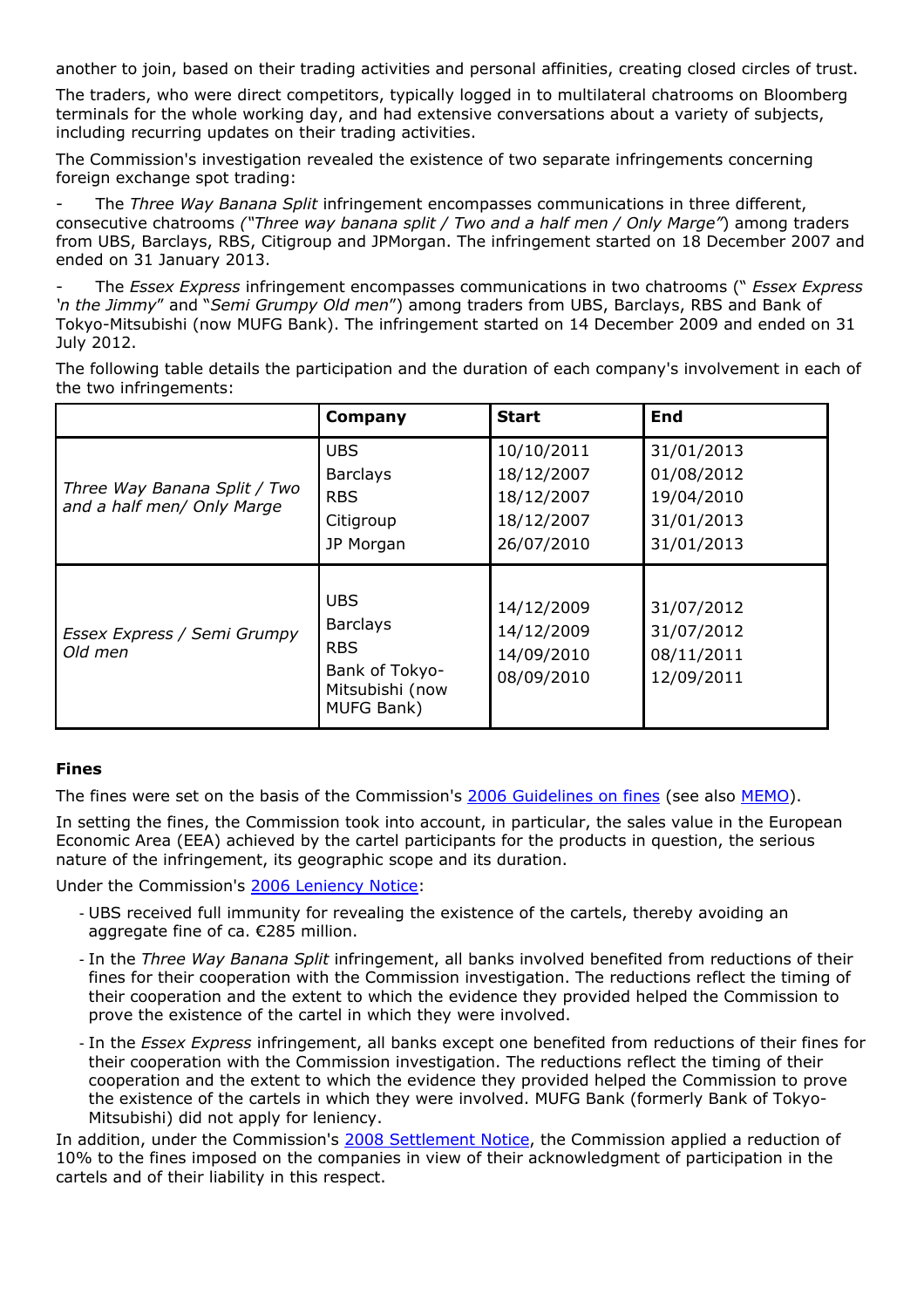The breakdown of the fines imposed on each company is as follows:

| <b>THREE WAY BANANA SPLIT</b> |                                                  |                                                    |                   |  |  |
|-------------------------------|--------------------------------------------------|----------------------------------------------------|-------------------|--|--|
| Company                       | <b>Reduction under</b><br><b>Leniency Notice</b> | <b>Reduction under</b><br><b>Settlement Notice</b> | Fine $(\epsilon)$ |  |  |
| <b>UBS</b>                    | 100%                                             | 10%                                                | $\Omega$          |  |  |
| <b>Barclays</b>               | 50%                                              | 10%                                                | 116 107 000       |  |  |
| <b>RBS</b>                    | 30%                                              | 10%                                                | 155 499 000       |  |  |
| <b>Citigroup</b>              | 20%                                              | 10%                                                | 310 776 000       |  |  |
| <b>JPMorgan</b>               | 10%                                              | 10%                                                | 228 815 000       |  |  |
| <b>TOTAL</b>                  |                                                  |                                                    | 811 197 000       |  |  |

| <b>ESSEX EXPRESS</b> |                                                  |                                                    |                   |  |  |
|----------------------|--------------------------------------------------|----------------------------------------------------|-------------------|--|--|
| Company              | <b>Reduction under</b><br><b>Leniency Notice</b> | <b>Reduction under</b><br><b>Settlement Notice</b> | Fine $(\epsilon)$ |  |  |
| <b>UBS</b>           | 100%                                             | 10%                                                | $\Omega$          |  |  |
| <b>Barclays</b>      | 50%                                              | 10%                                                | 94 217 000        |  |  |
| <b>RBS</b>           | 25%                                              | 10%                                                | 93 715 000        |  |  |
| <b>BOTM</b>          |                                                  | 10%                                                | 69 750 000        |  |  |
| <b>TOTAL</b>         |                                                  |                                                    | 257 682 000       |  |  |

# **Procedural Background**

[Article 101](https://eur-lex.europa.eu/legal-content/EN/ALL/?uri=CELEX:12008E101) of the Treaty on the Functioning of the European Union (TFEU) and [Article 53](http://ec.europa.eu/competition/international/multilateral/eea_agreemt_comp.pdf) of the EEA Agreement prohibit cartels and other restrictive business practices.

The Commission's investigation in this case started in September 2013, with an immunity application under the Commission Leniency Notice submitted by UBS, which was followed by applications for reduction of fines by other parties.

The Commission will continue pursuing other ongoing procedures concerning past conduct in the Forex spot trading market.

Fines imposed on companies found in breach of EU antitrust rules are paid into the general EU budget. This money is not earmarked for particular expenses, but Member States' contributions to the EU budget for the following year are reduced accordingly. The fines therefore help to finance the EU and reduce taxpayers' contributions.

More information on this case will be available under the case number AT.40135 in the [public case](http://ec.europa.eu/competition/elojade/isef/index.cfm?clear=1&policy_area_id=1) [register](http://ec.europa.eu/competition/elojade/isef/index.cfm?clear=1&policy_area_id=1) on the Commission's [competition website](http://ec.europa.eu/competition/index_en.html), once confidentiality issues have been dealt with. For more information on the Commission's action against cartels, see its [cartels website.](http://ec.europa.eu/competition/cartels/overview/index_en.html)

# **The settlement procedure**

Today's decisions are the 30th and 31st settlement decisions since the introduction of the settlement procedure for cartels in June 2008 (see [press release](http://europa.eu/rapid/press-release_IP-08-1056_en.htm?locale=en) and [MEMO](http://europa.eu/rapid/press-release_MEMO-08-458_en.htm?locale=en)). In a settlement, companies acknowledge their participation in a cartel and their liability for it. Settlements are foreseen in [Antitrust](http://eur-lex.europa.eu/legal-content/EN/ALL/?uri=celex%3A32003R0001) [Regulation 1/2003](http://eur-lex.europa.eu/legal-content/EN/ALL/?uri=celex%3A32003R0001) and allow the Commission to apply a simplified and shortened procedure. This benefits consumers and taxpayers as it reduces costs. It also benefits antitrust enforcement as it frees up resources to tackle other suspected cartels. Finally, the companies themselves benefit in terms of quicker decisions and a 10% reduction in fines.